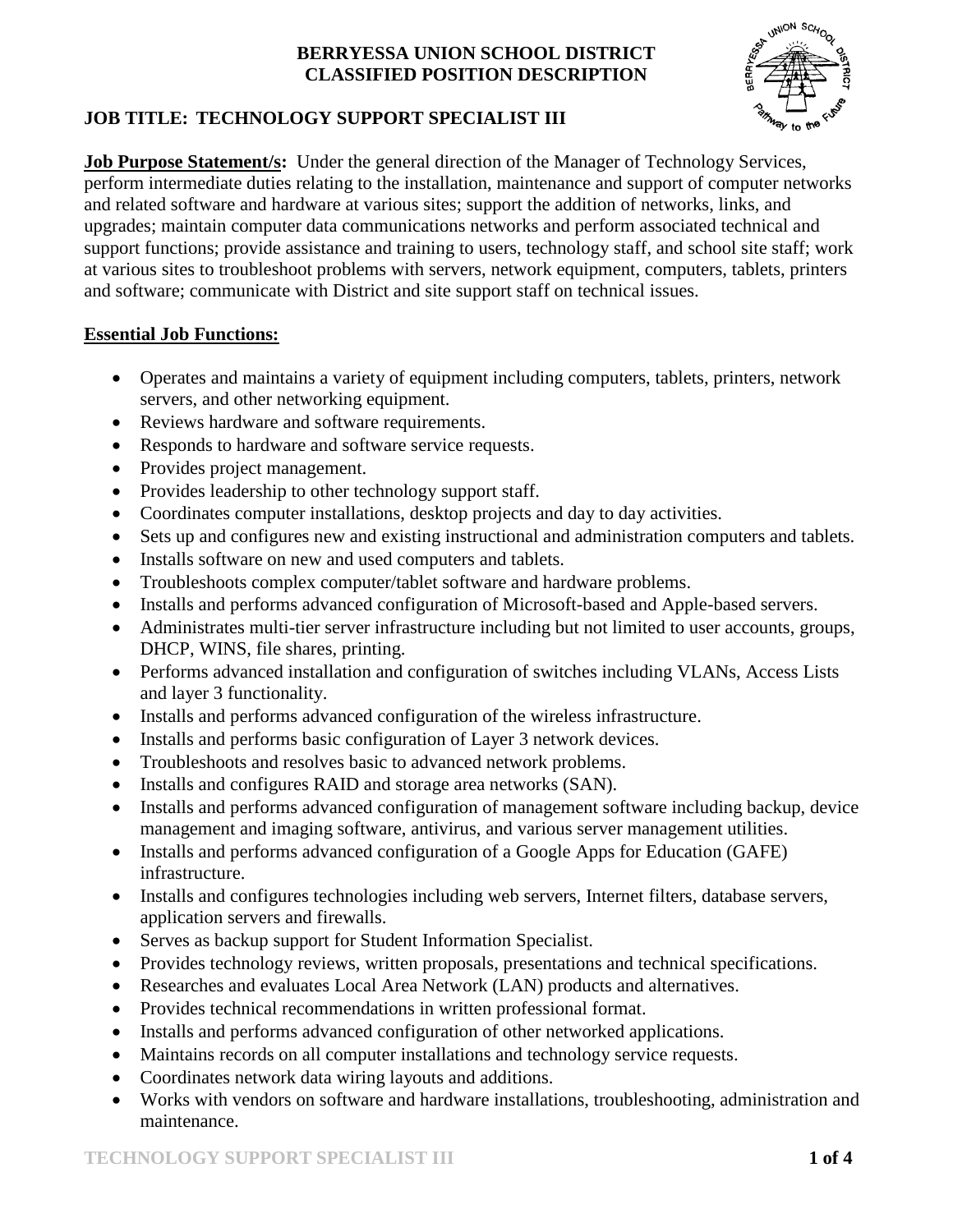

# **JOB TITLE: TECHNOLOGY SUPPORT SPECIALIST III**

- Creates documentation, manuals and other advanced technical documents.
- Provides assistance with District technology initiatives as needed.
- Performs troubleshooting of computers, equipment, software and desktop applications.
- Attends meetings for the purpose of conveying and/or gathering information required.
- Attends appropriate workshops/conferences for the purpose of ongoing training.
- Performs other related job duties as may be assigned.

#### **Job Requirements – Qualifications**

*To perform this job successfully, an individual must be able to perform each essential duty satisfactorily. The requirements listed below are representative of the knowledge, skill, and/or ability required. Reasonable accommodations may be made to enable individuals with disabilities to perform the essential functions.*

#### **Education and Experience Requirements:**

Any combination equivalent to:

- High School Diploma
- Associates Degree
- Four years of computer related experience or any combination of experience and coursework in such areas as installation, configuration, troubleshooting, and repair of computer hardware, software and peripheral devices preferably in a networked environment, and at least one year networking experience.
- MCP/MCSE preferred but not required.
- CCNA preferred but not required.

# **Knowledge and Abilities:**

# **KNOWLEDGE OF:**

- Methods, tools and equipment used in the installation and service of hardware and software.
- Various computer and tablet operating systems; current computer network technology.
- Basic industry standard networking principles, theories and practices.
- Intermediate understanding of networking protocols, hardware and technology including Ethernet/Fast Ethernet/Gigabit Ethernet, Cisco IOS, Microsoft Active Directory Services.
- Understanding of physical wiring standards for both copper and fiber optic cable; design of Main Distribution Frame (MDF) and Intermediate Distribution Frame (IDF).
- LAN and WAN design using commonly available technologies.
- Firewall and network security.
- Intermediate TCP/IP design and configuration.
- Use of network management software.
- Relational Databases such as MS-SQL, MySQL, MariaDB, PostgreSQL, or Oracle and the associated tools used for their administration.
- Administration and support of K-12 Student Information Systems.
- Administration and support of Google Apps for Education (GAFE).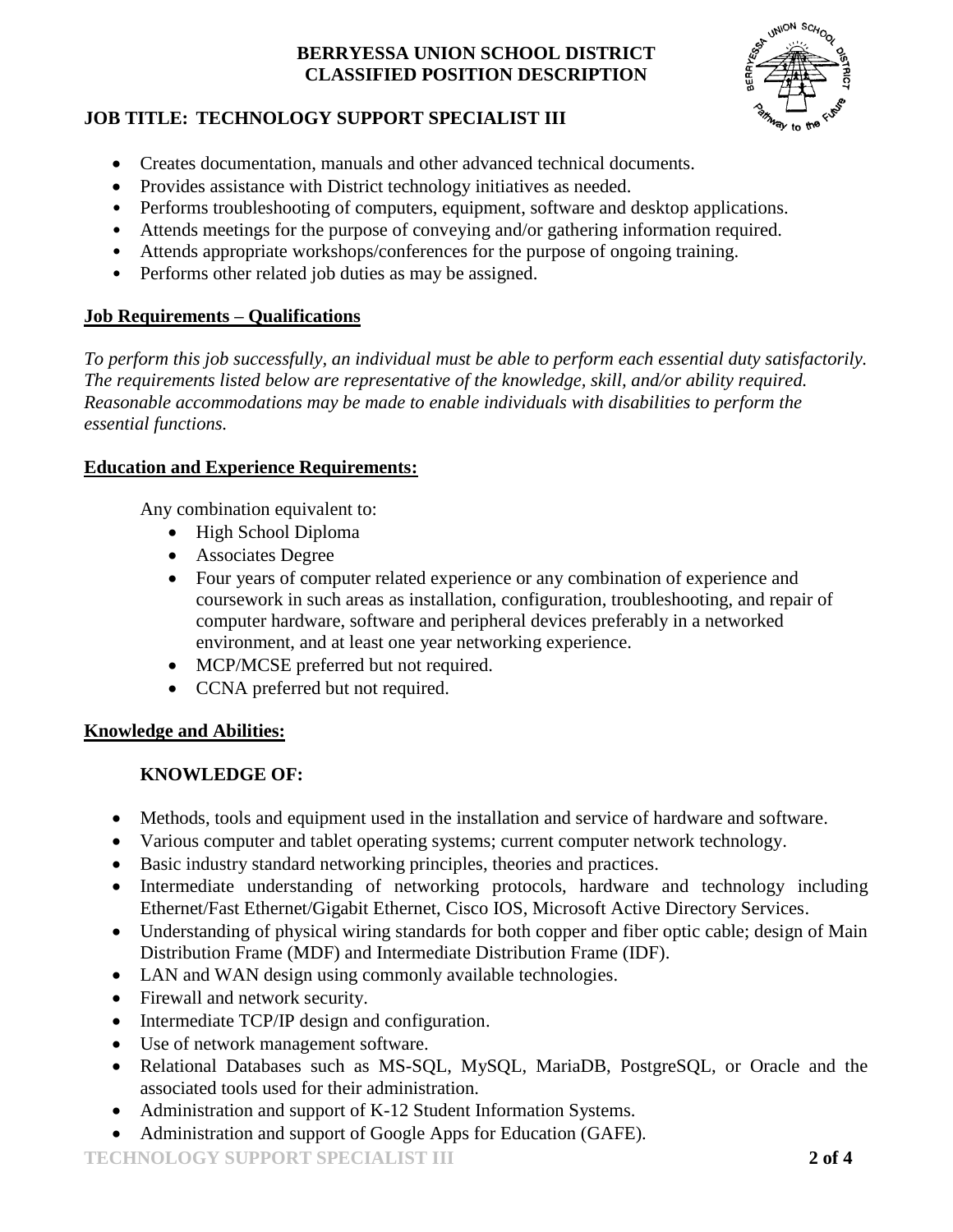

#### **JOB TITLE: TECHNOLOGY SUPPORT SPECIALIST III**

- Technical aspects of computer training and support.
- District organization, operations, policies and objectives.
- Policies and objectives of assigned program and activities.
- Record-keeping and report preparation techniques.
- Oral and written communication skills.
- Interpersonal skills using tact, patience and courtesy.
- Modern office practices, procedures and equipment.
- Proper lifting techniques.

# **ABILITY TO:**

- Install computers, tablets, printers and other peripheral devices.
- Install and test software and hardware.
- Install and configure network and server-based application software.
- Install and configure server-based solutions including Terminal Services, web-based application services, and other emerging technologies.
- Evaluate and recommend networked applications.
- Provide leadership and support to technology support staff.
- Work closely with the management in long-term plans and strategies.
- Assist with the maintenance and troubleshooting of network hardware and software.
- Provide training to personnel in operating computers, networks, servers and related applications.
- Communicate effectively both orally and in writing.
- Establish and maintain cooperative and effective working relationships with others.
- Maintain records and prepare reports.
- Determine appropriate action within clearly defined guidelines.
- Work independently with little direction.
- Meet schedules and time lines.
- Plan and organize work.
- Maintain current knowledge of technological advances in the field.
- Maintain consistent, punctual and regular attendance.
- Move hands and fingers to operate a computer keyboard.
- Hear and speak to exchange information.
- See to view computer monitor and read a variety of materials.
- Sit for extended periods of time.
- Bend at the waist, kneel and crouch to perform repairs.
- Use proper lifting methods.

# **Working Conditions:**

# **ENVIRONMENT:**

*The work environment characteristics here are representative of those an employee encounters while performing the essential functions of this job. Reasonable accommodations may be made to enable individuals with disabilities to perform the essential functions.*